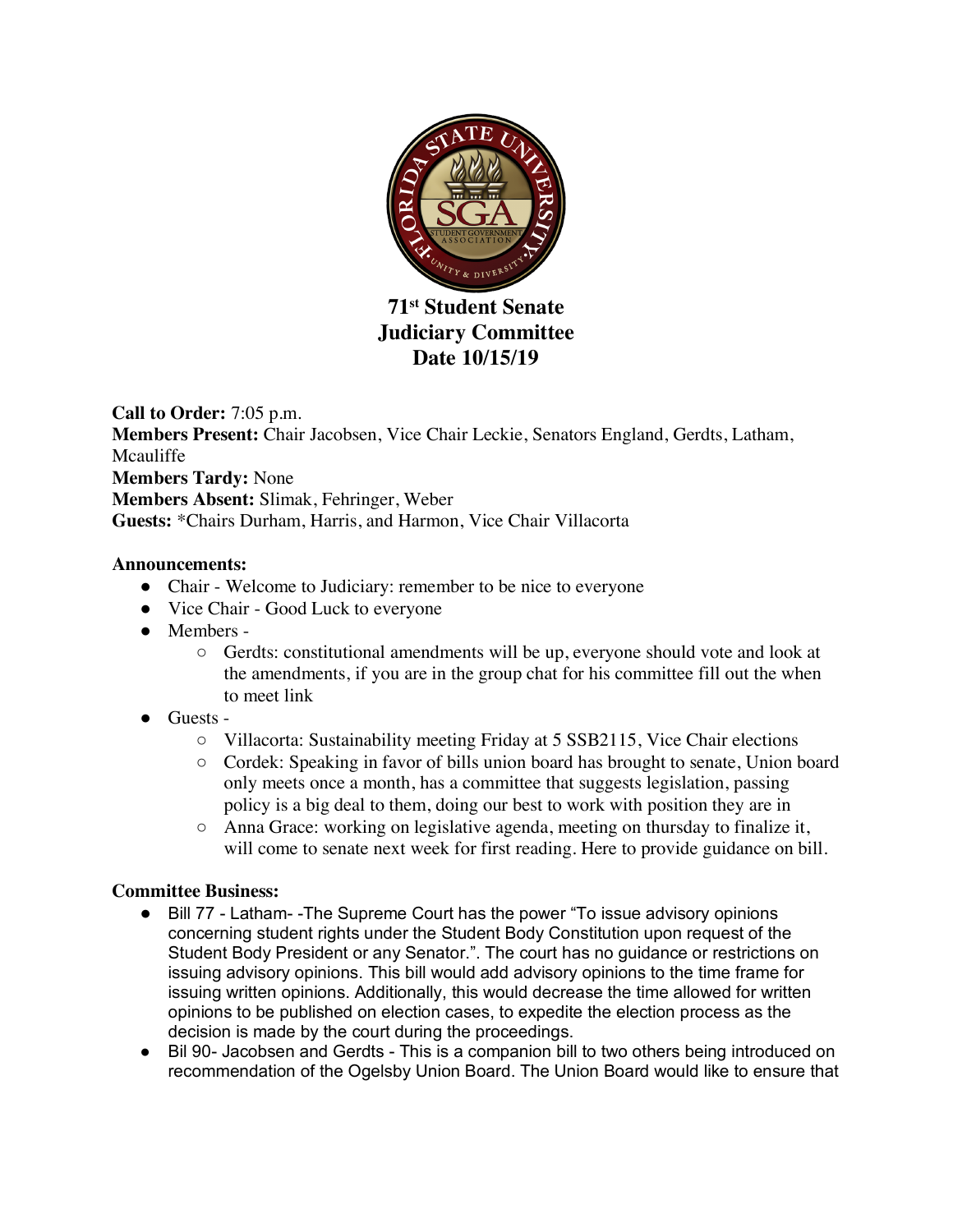all candidates are fully aware of the responsibilities and commitment expected of each elected member.

- Bill 91- Fehringer The Union Board would like to ensure that every candidate is aware of what duties and responsibilities they are running to do. The Union Board has voted in support of this bill and accompanying legislation pertaining to the Union Board Elections.
- Bill 92- Sandoval Redefining major offices in student body statutes to reduce conflicts of interest between the branches of student government. Would affect most bureau and agency positions not covered currently by statutes such as WSU's director of administration which gets confirmed and would generally be considered the secretary of the agency (a current major office) but under a different name. It would also affect the Clerk of the Court for FSU's Supreme Court and reduce its status of major office.Students currently holding more than one major office at the time of this statute change will not be required to resign and may keep their positions to the end of their terms.
- Bill 97- Levin- Change to Chapter 206

### **Old Business:**

- Bill 77 Latham- -The Supreme Court has the power "To issue advisory opinions concerning student rights under the Student Body Constitution upon request of the Student Body President or any Senator.". The court has no guidance or restrictions on issuing advisory opinions. This bill would add advisory opinions to the time frame for issuing written opinions. Additionally, this would decrease the time allowed for written opinions to be published on election cases, to expedite the election process as the decision is made by the court during the proceedings.
	- Introduction: Latham: Josh Weber and I are sponsoring the bill, sat down with the Chief Justice last week and emailed him for the past few weeks, ended up changing it significantly, the time restraints are different based on Chief Justice's opinion, the proposed amendment to the bill will have cases heard within 5 days of the written appeal, the opinion will be within 5 business days. Feels confident in how the Supreme Court feels, not allowing for more than 3 weeks between elections and inauguration. Yields: 1:10
	- Round Table
		- Gerdts: Moves to amend: Strikes sections 5021.A-C, adding 502.1A **and 503** To change the time period between the written complaint and the hearing to 5 business days, and the time period between the hearing and the written opinion to 5 business days.
			- England: seconds
		- Alvarez: This isn't putting time restrictions on the publishing of advisory opinions?
			- Latham: no
		- Gerdts: The sponsors have listened to senate, moving to a new chapter makes it clear, making sure the supreme court gets to these issues
	- Closing: Latham: thank you for bearing with me, thank you for your help. Yield: 1:01
	- Voting
		- England: Yes
		- Gerdts: Yes
		- Latham: Yes
		- Leckie: Yes
		- Mcauliffe: Yes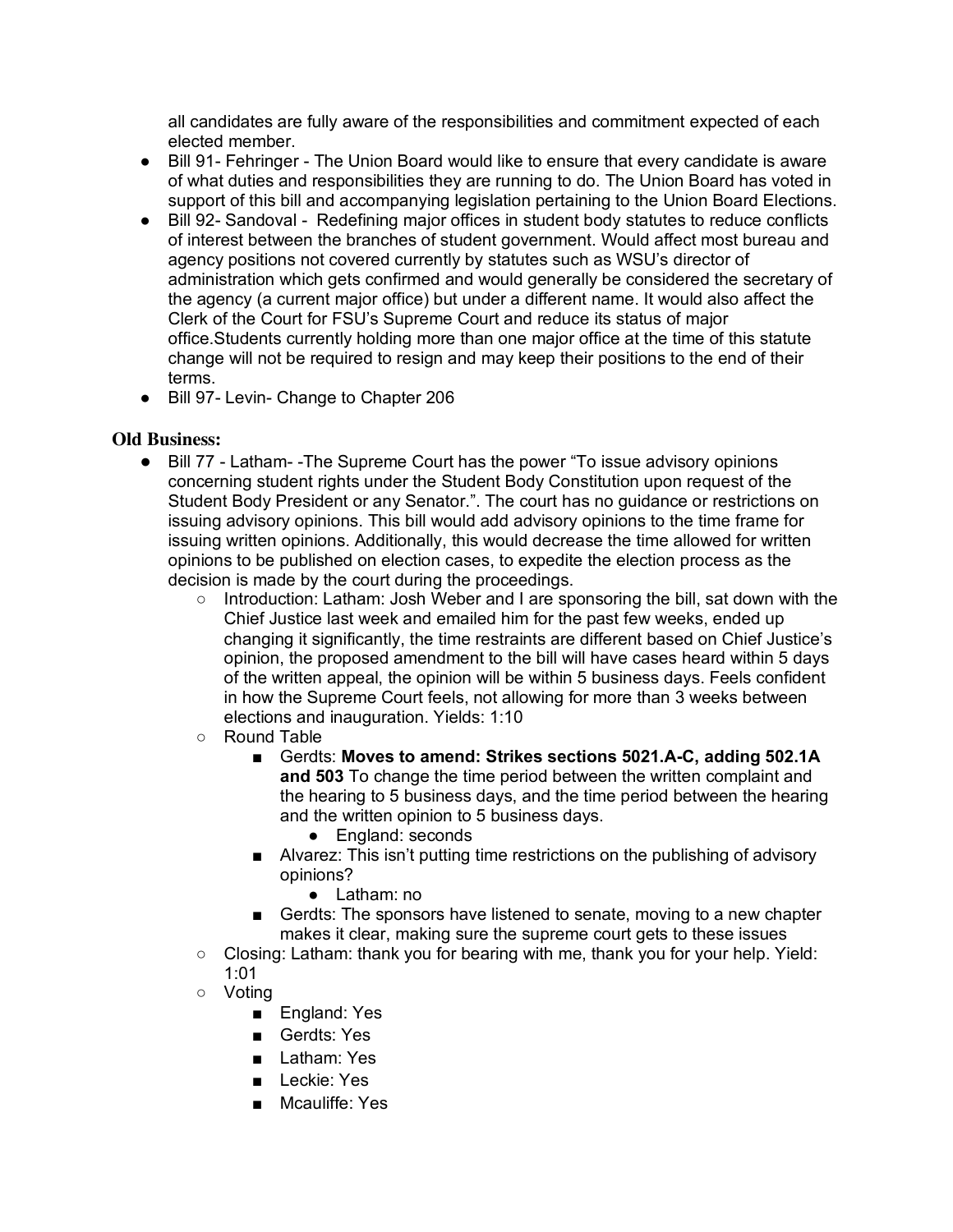### ■ **Bill Passes**

- Bil 90- Jacobsen and Gerdts This is a companion bill to two others being introduced on recommendation of the Ogelsby Union Board. The Union Board would like to ensure that all candidates are fully aware of the responsibilities and commitment expected of each elected member.
	- Gerdts: The issues that the senate had with this bill was not about the content, only the order of the content. We will amend this and continue to support the Union Board. Yields 2:25
	- England moves to go into round table. Gerdts seconds.
	- **Gerdts moves to amend the bill so that there is more clarity provided in the memorandum of understanding in section I**. The current order of the sections makes it unclear as to who is responsible for the memorandum of understanding (702.4H switches with 702.4I). England seconds.
	- England moves for a non-senator to speak.
	- $\circ$  Alvarez: I don't think it was that big of a deal that these things are switched, but I do feel it offers more clarity. I think we should add the word "also" to the section.
	- England moves for a non-senator to speak. Jacobsen seconds.
	- Chelsea: With all due respect, the Union Board would have felt more support seeing this go through and pass. I understand why things went down this way; however, you hold the power to voice our opinions and we would have liked to have seen this go through.
	- **Gerdts moves to include the word "also" in 702.4I.**
	- Sponsor finds it friendly. England seconds.
	- $\circ$  Leckie: With that the amendment is adopted. If there are no more questions would anyone like to call the question?
	- England: So moved. Mcauliffe seconds.
	- Closing: Jacobsen: Thank you all for your comments. Thank you Chelsea for being here and speaking on behalf of Union Board. Yields 1:58
	- England: Yes
	- Gerdts: Yes
	- Jacobsen: Abstain
	- Latham: Yes
	- Mcauliffe: Yes
	- **Bill Passes**
- Bill 91- Fehringer The Union Board would like to ensure that every candidate is aware of what duties and responsibilities they are running to do. The Union Board has voted in support of this bill and accompanying legislation pertaining to the Union Board Elections.
	- *Bill Tabled*
- Bill 92- Sandoval and Cohen Redefining major offices in student body statutes to reduce conflicts of interest between the branches of student government. Would affect most bureau and agency positions not covered currently by statutes such as WSU's director of administration which gets confirmed and would generally be considered the secretary of the agency (a current major office) but under a different name. It would also affect the Clerk of the Court for FSU's Supreme Court and reduce its status of major office.Students currently holding more than one major office at the time of this statute change will not be required to resign and may keep their positions to the end of their terms.
	- Introduction: Sandoval and Cohen: Thank you for your time, we would just like to say we appreciate what you said, reached out to FLI and OGA, IRHC, the goal of the bill is to follow the US constitution, it is unethical to hold major offices in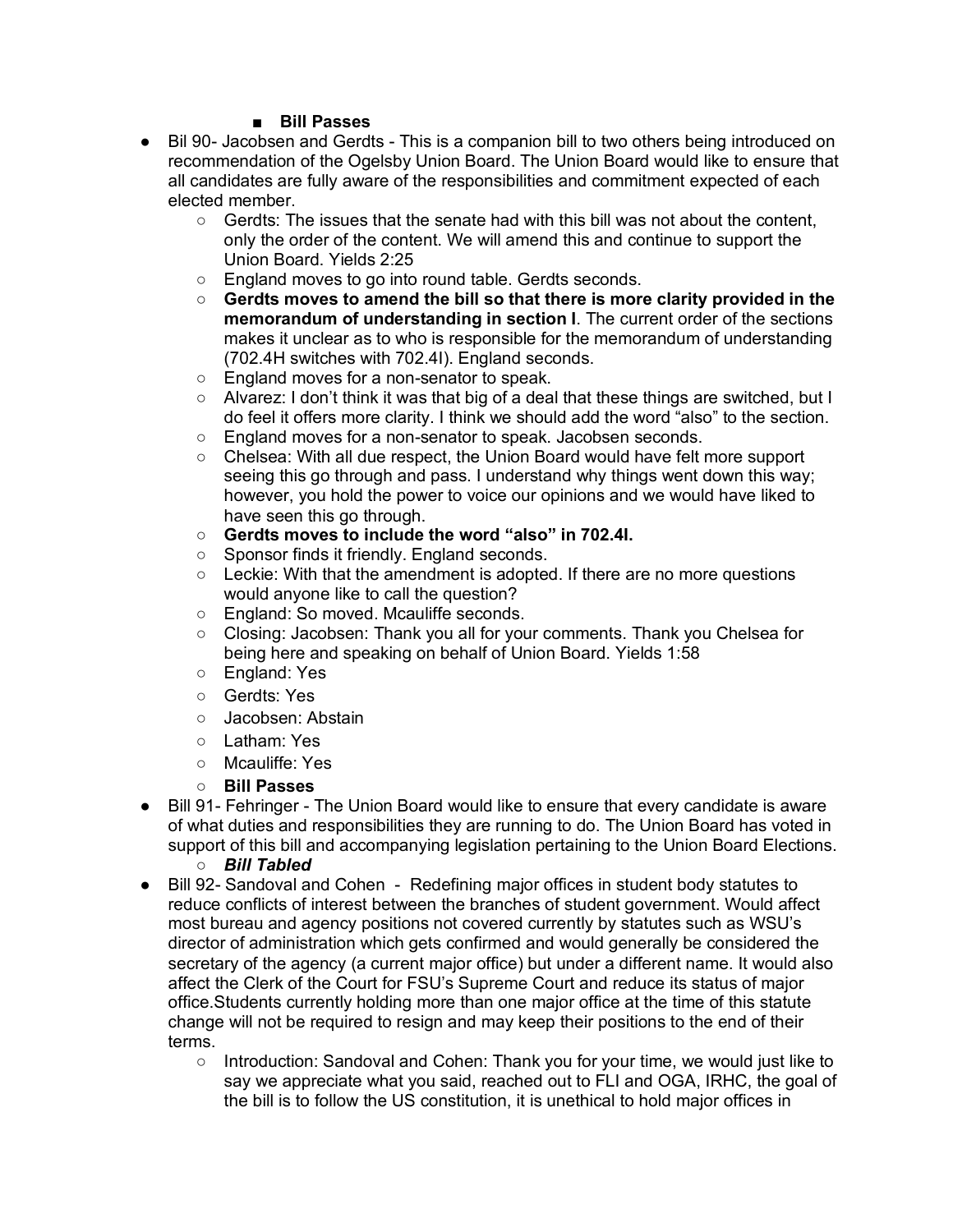separate branches of government. Amended proviso language of the bill to ensure everyone currently in multiple major offices are exempt from the bill, this bill would resolve conflicts of interest, they are categorized appropriately as major offices, any elected official elected by the student body, and make decisions who effect the student body. Yield: 0:57

- Round Table
	- England: Justices of the Supreme Court, does that include the Chief Justice?
		- Yes
	- Alvarez: The Purpose and Description: understanding the application of the 14th amendment, all laws must apply equally, it is in the best interest for the SGA to have it say "upon the certification of the Spring Election"
	- Gerdts: I would just say that I don't find the amendment to the Spring election necessary, this doesn't effect OGA or board members, not grandfathering people in
	- Sandoval: we have the proviso language to say after the end of the fall election
	- Anna Grace: if you change it to Spring Elections, this would not work for the board of directors, that could end in may, you're asking half the board to resign before FSU day at the capitol, this would fracture the board in the middle of the year
	- Levin: I am against this bill, i do not believe that this bill encourages involvement, people who are involved and want to get another positions won't be able too and wouldn't apply to multiple positions without time, we have standards and pick the best person for the job, the U.S. constitution, when you're in the military you take an oath of office, cannot talk bad about politicians, you can be a legislator at the same time as a commissioned officer, Brigader General is considred a major position in the US constitution. It's hard to get people involved
	- Sandoval: the spring election is mid march, it would be severing the board, this only goes into effect one time
	- Anna Grace: OGA does more than just lobby the legislature, in the case there is a special session, we still have the same issue, this year we are planning federal trip which is in march and april, creates another problem, all the voter initiatives happen before these, this puts OGA at major disadvantage, cuts people off and ruins initiatives of My board
	- Sandoval: as the bill currently stands, it says 72nd student senate, I wanted proviso
	- Cohen: based on the constitutionality of the argument, IRHC creates a conflict of interest, you cannot adequately represent multiple groups with competing interests, there are 12 positions, personally feel that of all students, better way to increase involvement
	- Anna Grace: only 3 senators on OGA board, part of the advantage of having a senator on the OGA board is to secure a sponsor on the board, and to have someone to update OGA, it is an unspoken expectation is to not fill the board with Senators, its at the discretion of the director, against having no senators allowed on the board, limiting involvement in OGA
	- Leckie: I think that when you have huge groups that come and ask for money, it is a big conflict of interest that you as a senator votes for that. I think we can always advertise these positions better. I would like to amend this bill in the proviso language.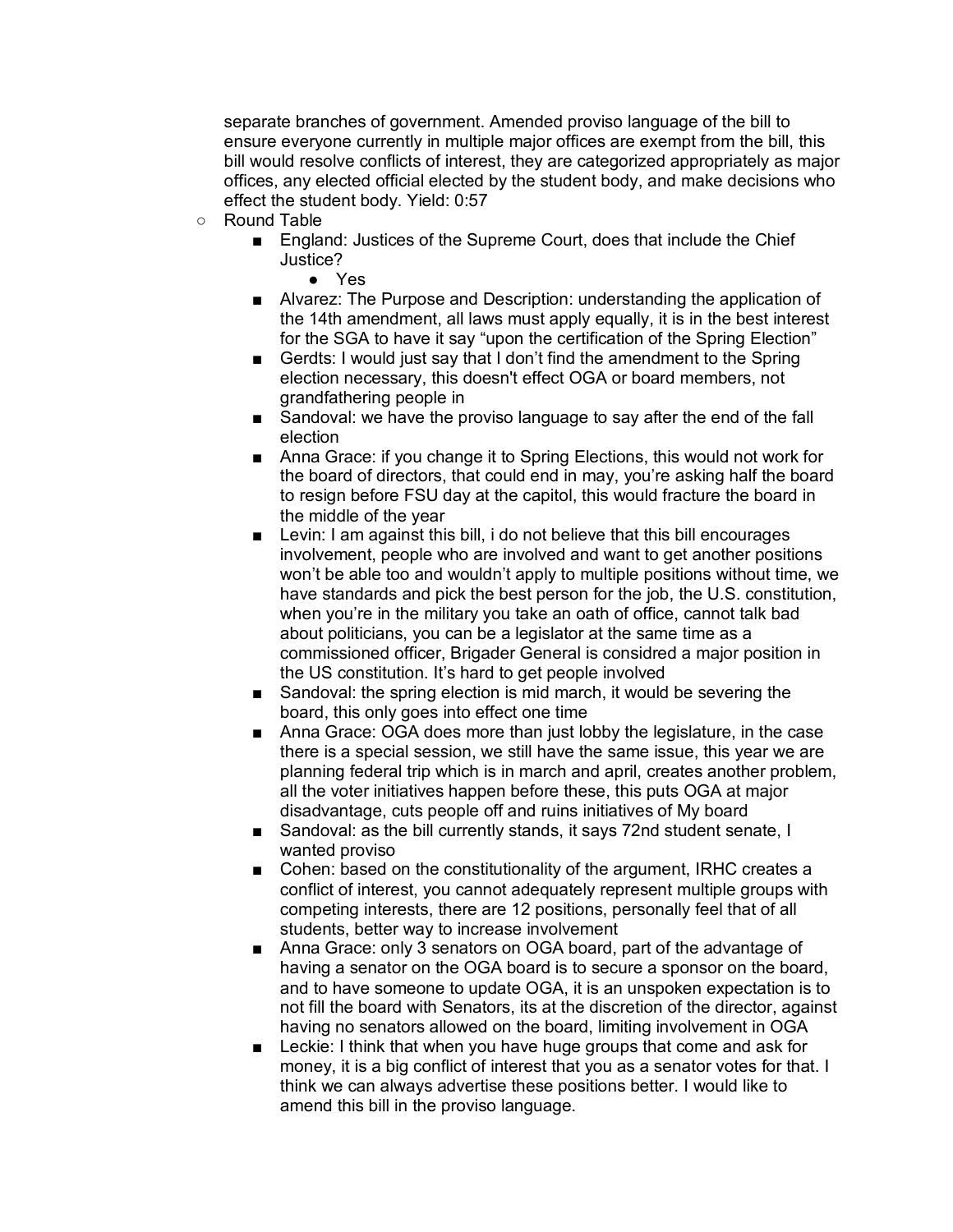- Sandova: the calendar thing is not the best idea, the original intent was so that nobody has to resign, "those positions that will be considered major positions can keep both offices until the end of their terms", goes into effect for people going into those positions
- Durham: while OGA board is here, these deals with many groups in SGA that are not here, effects a lot of people, certain positions may be effected that are unaware, i find it important for a senator to sit on the board for the agenda to pass, liaisons have not been thorough, many conversations is being biased, senator and director are completely different things, as a senator you're supposed to be involved on campus, trying to take away biases is impossible, taking away positions from people who have a passion for things, this effects many people across the student body, something limited should not be considred a major office, this is the purpose of senate, this isn't about me, this is about future students, while we do follow the US constitution, this is SGA
- Anna Grace: I think that the bill has good intentions, some positions should not be in senate, bringing in the rest of the organizations should not be included, I resigned from senate, the board of directors is not the same as one of the three director positions, leaving it at director, assistant directors, and deputy directors is enough
- Sandoval: i understand the concerns about future students, many of these positions have major impacts on the student body, i went through every position and contemplated what effect each position has on the student body
- Cohen: The liaison position isn't always great, but its the responsibility of the senate, not bias, conflict of interest, its about who you answer too, what's important for FSU is what matters, we swore to uphold the constitution of the US when sworn in, contacted multiple agencies, involvement on campus, taking two positions is taking another student's chance to be involved
- Levin: this is selfish, it doesn't effect us but future students, i don't think that we should just think about ourselves, not think about a date, if my RSO tries to request money, i have a bias to give ROTC money, bias and conflict of interest go together, abstention is for conflicts of interest, we would have to make every senator not apart of any organization to have no bias
- Mcauliffe: all senators don't pass bills alone, this is a group decision, 3 OGA members aren't going to pass or fail a bill on their own, its important for them to have knowledge and understanding of certian things, this is saying we don't trust senators to live by the moral standard of not being biased, this is not the USA, this is student government, saying people can't be involved is just taking away a lesson for people to learn, if there is an incident of bias, i want to learn about these, we have checks and balances and I don't see them so i want to know it this has happened
- Sandoval: I haven't seen conflict of interest with legislation itself, when senators and OGA board members come through, i feel we should all abstain
- Cohen: conflict of interest vs bias, conflict of interest is more professional, conflict of interest is professional conflicts, Bureaus and agencies are different than RSO's because they are SGA when we have 3/9 members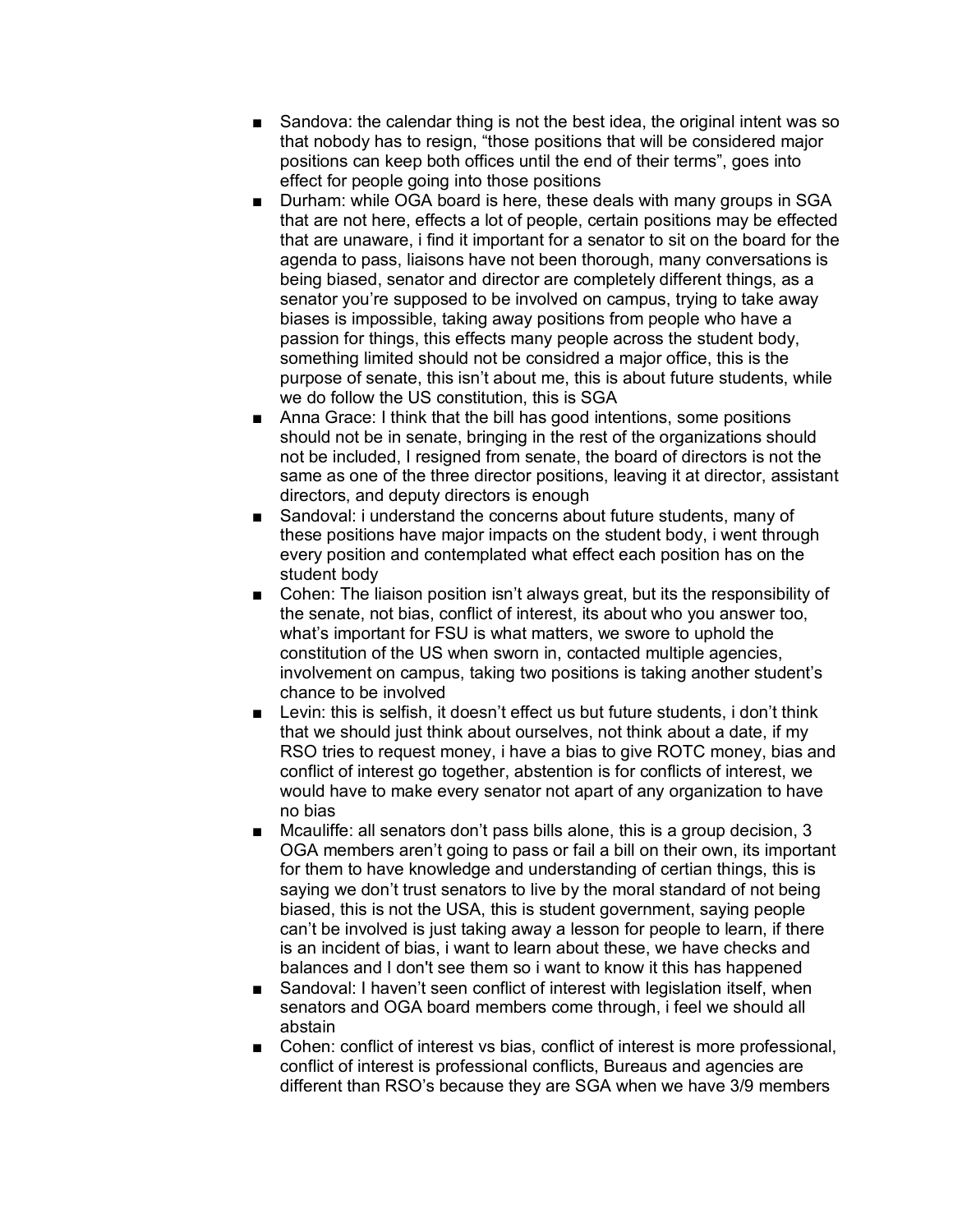is a large number, IRHC as well, this is a bad thing because we are keeping more students out

- Latham: this topic is polarizing, we can go around for an hour and talk about this an nobody will change their mind, bias vs conflict of interest is interesting, i understand where that comes from, if i identify as a certain way, i would have a bias, and if i'm apart of that organization it would be a conflict of interest, what we are passionate about outside of senate already creates bias, no unbiased vote, besides voting, is there any instance where there is a conflict of interest?
	- Cohen: we're all friends here, there are 40,000 students here, a ton are interested in politics, its harder to get more opinions on the legislative agenda, we are not representing the interests of the student body, we should not be holding the same levels of power in multiple government agencies
- Anna Grace: when you're putting together the board of directors, not looking at senate involvement, i look at what each person is involved with and where they have connections too, everyone will tell you about how they are passionate or what they're interested in, senate is another thing on their resume, its not why they're on the board, if they can bring the experience of senate that is good
- Sandoval: I didn't mean to imply you intentionally choose senators, people here have at least two years left in school, i personally don't think this would limit your choice
- Gerdts: I would like to start with the first point, i feel that this committee has put a lot of work into this, this bill was submitted before the proper research and considerations was made, expanding this to portions that it doesn't need too, the bill makes it so that the COGS couldn't serve in OGA, it is uncertain if there is a conflict of interest between COGS and IRHC, COGs has no authority over OGA's budget, this does not solve any real problem, OGA was partially set up so that the legislative agenda did not have to be set up by the entire senate, the senate no longer has a say, except we can veto it, we get the opinion before it comes to the senate, this would be good to have, this bill is too far reaching, what we're doing is talking in circles, to involve every part of campus, about an issue that is minute, chairs already step down when conflicts occur, the senate can handle current conflicts of interest, this committee is spending an hour attempting to save a bill and write it like it should have been written, i am obviously against this bill, I hope the sponsors don't take failure as a sign they shouldn't research this further, this is wide reaching, this is not appropriate, this is a can of worms that is not worth opening
- Sandoval: I disagree, the first iteration of the bill was talking about any major office, sat down with Dr. Acosta, talking about the reach of the bill, most positions aren't changed, elected positions were added, the virtue of a major office has a significant amount of responsibility, open to considering major positions being added or dropped, contacted several major positions, some did not reply, most people wouldn't be effected, open to amendments, we are right about what a major position should be, i feel that these are justified
- Villacorta: Senate has sole legislative authority, there is a lot of focus on OGA, we should focus on how this effects all of SGA, COGS might not be a major office, filling positions by people who are already in SGA is a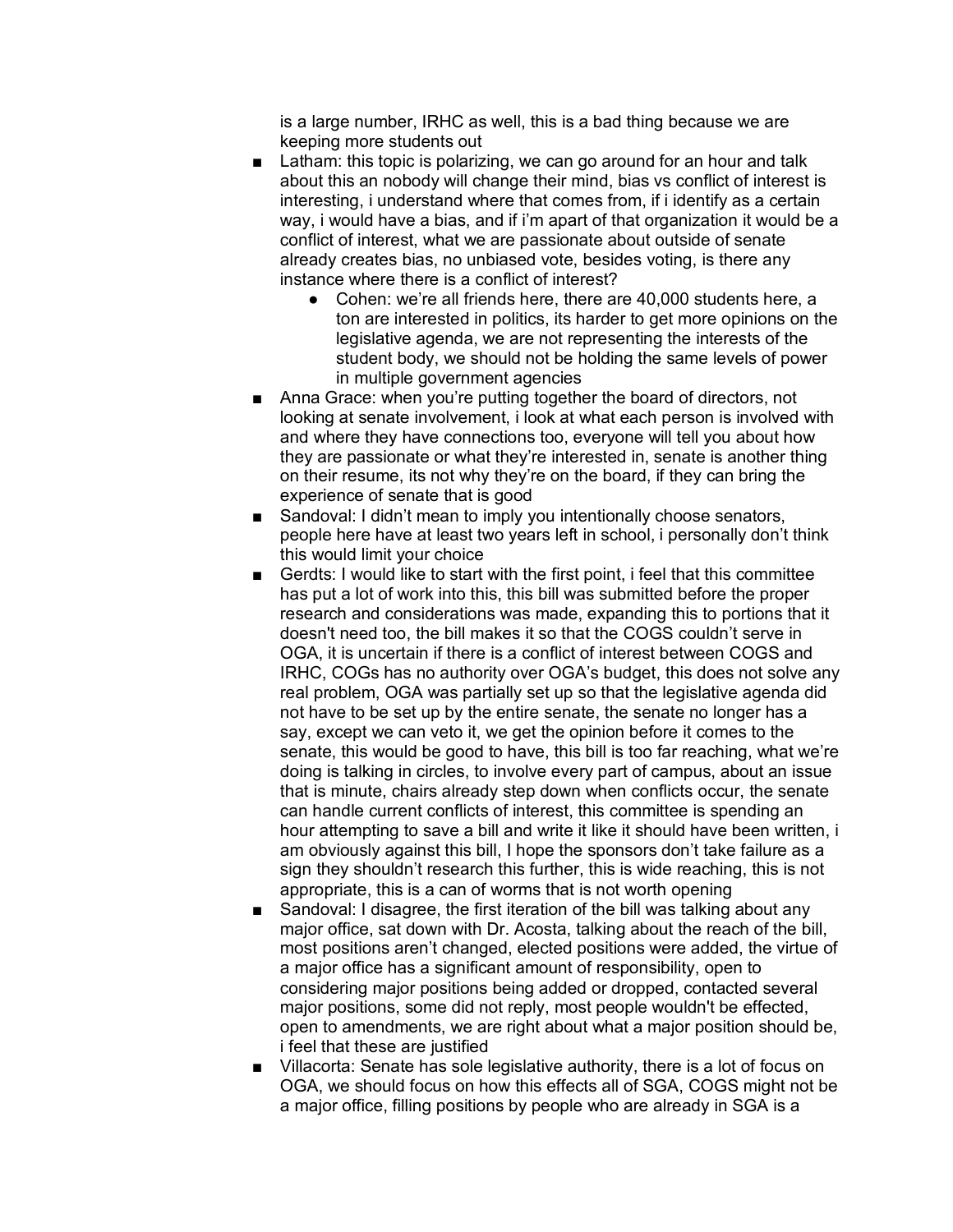problem, we need to open up more offices, people think people in SGA have an advantage over those who aren't, I personally look unfavorable to people who want different positions in different branches, we should stop what conflicts of interest even if they are potential, people shouldn't perform checks and balances on themselves, RSO's are to a lesser extent, anyone who has a conflict of interest should recuse themselves, I hope this is the case, i am not confident that everyone would have Chair Durham's same character, we can measure if someone would be voting to give themselves A/S fees, the student body deserves representatives who don't have a conflict of interest, the US constitutional argument, all statutes are in accordance to the constitution, the committee should not worry about time, debating this for longer is what we are elected to do, i support this bill, it has value, commend the sponsors.

- Mcaullife: wants to call the question because the amendments are pointless, we can make amendments on the senate floor
- Gerdts: the amendment process within the committee, each bill must be in compliance with statutes, it is not the duty of anyone on the committee to make the bill more acceptable to the committee, to some extent this is offloading the responsibility of what the sponsors should do, we need to decide if we approve of this bill, using time of committee to do job of sponsors
- Sandoval: I would like this to get to the floor so the whole senate can discuss or debate it, would be open to amendments
- $\circ$  Closing: Cohen and Sandoval: thank you for your time, the goal of the bill is to include more students, the current writing of the law violates statutes, we contacted everyone, we want it to go to the floor. Yields: 0:20
- Voting:
	- England: Abs (conflicted about the debate)
	- Gerdts: No
	- Latham: No
	- Leckie: Yes
	- Mcauliffe: No
	- *Bill Fails - 1-3-1*

#### **New Business:**

- Bill 97- Levin- Change to Chapter 206
	- $\circ$  Introduction: Levin: as you can see, this changes statutes, this furthers the anti discriminatory statutes so that no senator should be discredited or faulted for missing something due to a holiday for their religion, the anti-sementic part is to reference florida statutes Yields: 1:57
	- Round Table
		- Gerdts: its rare if anyone is penalized for any reason, this is good
		- England: in pro of the bill, this hasn't been updated for 5 years
		- Harris: this is good, in addition, so we can't hold meetings on holidays
		- Alvarez: why did you only specify anti-semitism?
			- Levin: to keep up with the times with Florida Law, it would be favorable to have it make it to the floor to have the whole senate give opinion
		- Alvarez: there are bills about multiple religions
		- Villacorta: not scheduling major legislation, how do we determine what major legislation is ?